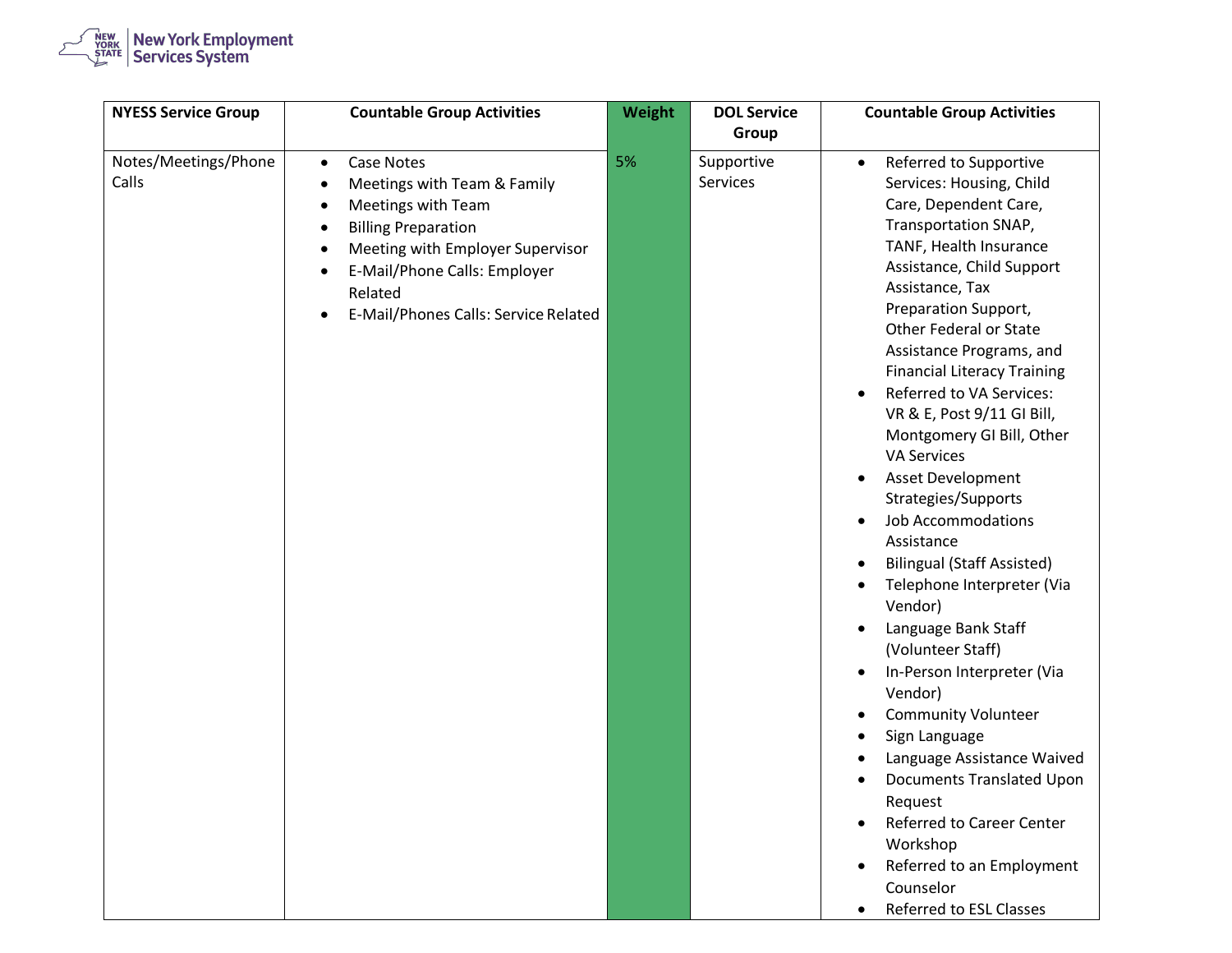|                 |                                                                                                                                                                                                                                                                                                                            |     |                                         | Referred to High School<br>$\bullet$<br><b>Equivalency Classes</b><br>Referred to Department of<br>$\bullet$<br><b>Social Services</b><br>Referred to CBO for<br>$\bullet$<br>Assistance with other<br><b>Employment Barriers</b><br>Referred to Other Partner<br>$\bullet$<br>Service |
|-----------------|----------------------------------------------------------------------------------------------------------------------------------------------------------------------------------------------------------------------------------------------------------------------------------------------------------------------------|-----|-----------------------------------------|----------------------------------------------------------------------------------------------------------------------------------------------------------------------------------------------------------------------------------------------------------------------------------------|
| Outreach        | <b>Collateral Contact</b><br>$\bullet$<br>Contact Attempted - Successful<br>$\bullet$<br>Contact Attempted - Unsuccessful<br>$\bullet$<br>No Supports Currently Needed<br>$\bullet$                                                                                                                                        | 5%  |                                         |                                                                                                                                                                                                                                                                                        |
| Service Plan    | Employment/Service Plan<br>$\bullet$<br>Development                                                                                                                                                                                                                                                                        | 5%  | Assessment<br>Orientation<br><b>IEP</b> | Assessment Interview<br>$\bullet$<br><b>Initial Assessment</b><br>$\bullet$<br><b>Orientation (UI Employment</b><br>$\bullet$<br>Service)<br>Individual Employment Plan<br>$\bullet$                                                                                                   |
| Case Management | <b>Benefits and Entitlements</b><br>$\bullet$<br><b>Education and Achievement</b><br>$\bullet$<br><b>Financial Literacy</b><br>$\bullet$<br>Healthcare<br>$\bullet$<br>Housing<br>$\bullet$<br>Legal Services<br>$\bullet$<br>Program/Service Eligibility<br>$\bullet$<br><b>Substance Use/Addiction</b><br>Transportation | 10% |                                         |                                                                                                                                                                                                                                                                                        |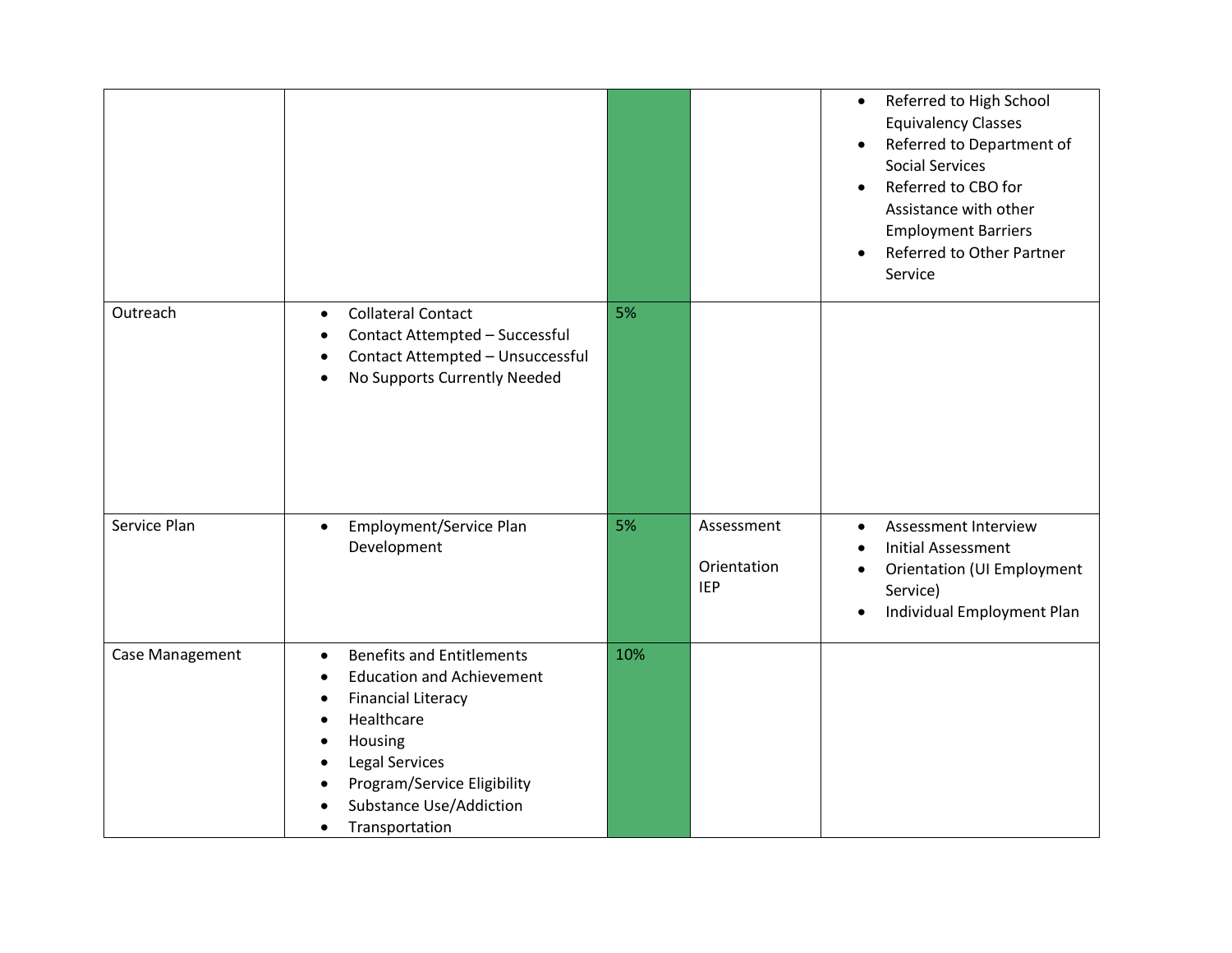| Assessment      | <b>Screening Assessment</b><br>$\bullet$<br><b>Skills Assessment</b><br>$\bullet$<br><b>Vocational Testing</b><br>п<br><b>Situational Assessment</b><br>п<br><b>Job Shadowing</b><br>в<br>Job Try-Out<br>п<br>Volunteer<br>Site Assessment<br>Discovery<br>п<br>Engagement | 10% | Counseling<br>Assessment<br>Counseling | Career Guidance-Basic<br>$\bullet$<br>Career Guidance<br>Individualized<br><b>Test Administration</b><br>$\bullet$<br>Assessment-<br>Comprehensive and<br><b>Specialized Skill Levels</b><br>Career Guidance - Intensive<br>$\bullet$<br>Counseling Individual or<br>Group<br>Integrated Resource Team<br>$\bullet$<br><b>GATB Test</b><br>$\bullet$<br><b>NATB Test</b><br>$\bullet$<br><b>BEAG Test</b><br>$\bullet$<br><b>Literacy Test</b><br><b>Math Test</b><br>$\bullet$<br><b>Proficiency Test</b><br>٠ |
|-----------------|----------------------------------------------------------------------------------------------------------------------------------------------------------------------------------------------------------------------------------------------------------------------------|-----|----------------------------------------|-----------------------------------------------------------------------------------------------------------------------------------------------------------------------------------------------------------------------------------------------------------------------------------------------------------------------------------------------------------------------------------------------------------------------------------------------------------------------------------------------------------------|
|                 |                                                                                                                                                                                                                                                                            |     |                                        | <b>SATB Test</b><br>$\bullet$                                                                                                                                                                                                                                                                                                                                                                                                                                                                                   |
| Job Preparation | <b>Clothes Shopping</b><br>$\bullet$<br>Job Interview Practice<br>$\bullet$<br><b>Resume Writing</b><br>٠<br><b>Business Tours</b><br>$\bullet$<br><b>Travel Training</b><br>٠<br><b>Mobility Training</b><br>$\bullet$<br><b>Career Exploration</b><br>٠                  | 10% | <b>Job Search</b><br>Assistance        | GATB/VG<br>٠<br><b>Bonding Assistance</b><br>$\bullet$<br>Job Finding Club<br>$\bullet$<br><b>Resume Preparation</b><br>$\bullet$<br>Assistance<br>Resume Writing Workshop<br>$\bullet$<br>Workforce Information<br>Services<br>Short-term Pre-Vocational                                                                                                                                                                                                                                                       |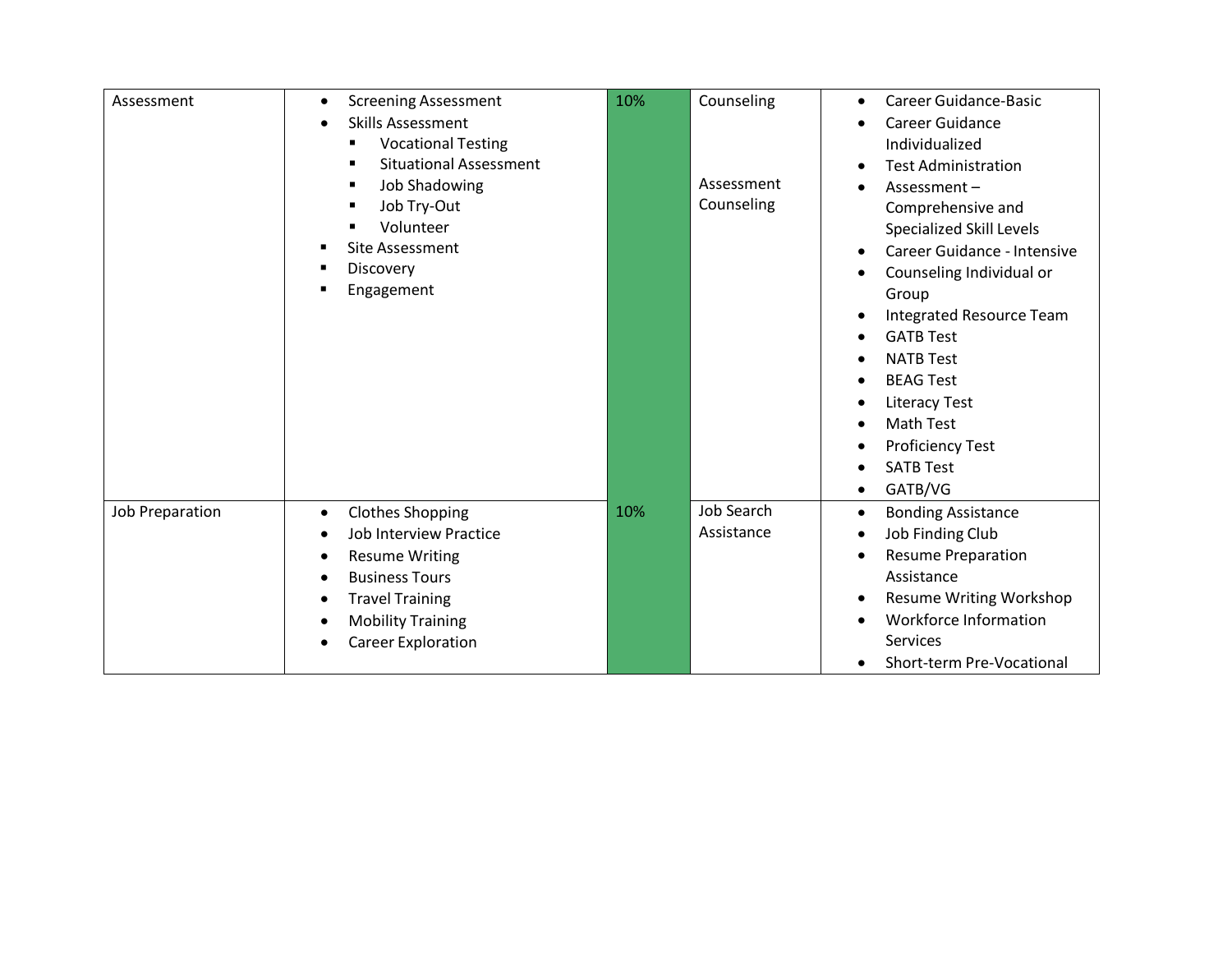| <b>Job Search Assistance</b> |                                                                                                                                                                                                                                                   | 25% | <b>Job Search</b> | <b>Skills</b><br>Career Exploration<br>$\bullet$<br>Workshop<br>Interviewing Workshop<br>$\bullet$<br>Networking Workshop<br>$\bullet$<br><b>Transferable Skills</b><br>$\bullet$<br>Workshop<br>Workshop (Other)<br>$\bullet$<br>Referred to Job<br>$\bullet$<br>Fair/Recruiting Event<br>Referred to Occupational<br>$\bullet$<br><b>Training</b><br><b>Referred to Vocational</b><br>$\bullet$<br><b>Rehab Services</b> |
|------------------------------|---------------------------------------------------------------------------------------------------------------------------------------------------------------------------------------------------------------------------------------------------|-----|-------------------|----------------------------------------------------------------------------------------------------------------------------------------------------------------------------------------------------------------------------------------------------------------------------------------------------------------------------------------------------------------------------------------------------------------------------|
|                              | <b>On-line Applications</b><br>$\bullet$<br><b>Offline Applications/Resumes</b><br>٠<br><b>Job Lead Research</b><br>$\bullet$<br>Interview: Coordination & Support<br>٠<br>Job Structuring/Task Design<br>$\bullet$<br>Task Analysis<br>$\bullet$ |     | Assistance        | <b>Job Search Planning</b><br>$\bullet$<br>Job Development<br>$\bullet$<br>Job Search Workshop<br>$\bullet$<br><b>External Job Referral</b><br>$\bullet$<br>Referral to Jobs (System<br>$\bullet$<br><b>Generated Thru Match</b><br>and Referral)<br><b>Employer Outreach for</b><br>$\bullet$<br>Benefit of Customer with<br>Disability<br>Identification of Resources to<br>$\bullet$<br><b>Support Job Placement</b>    |